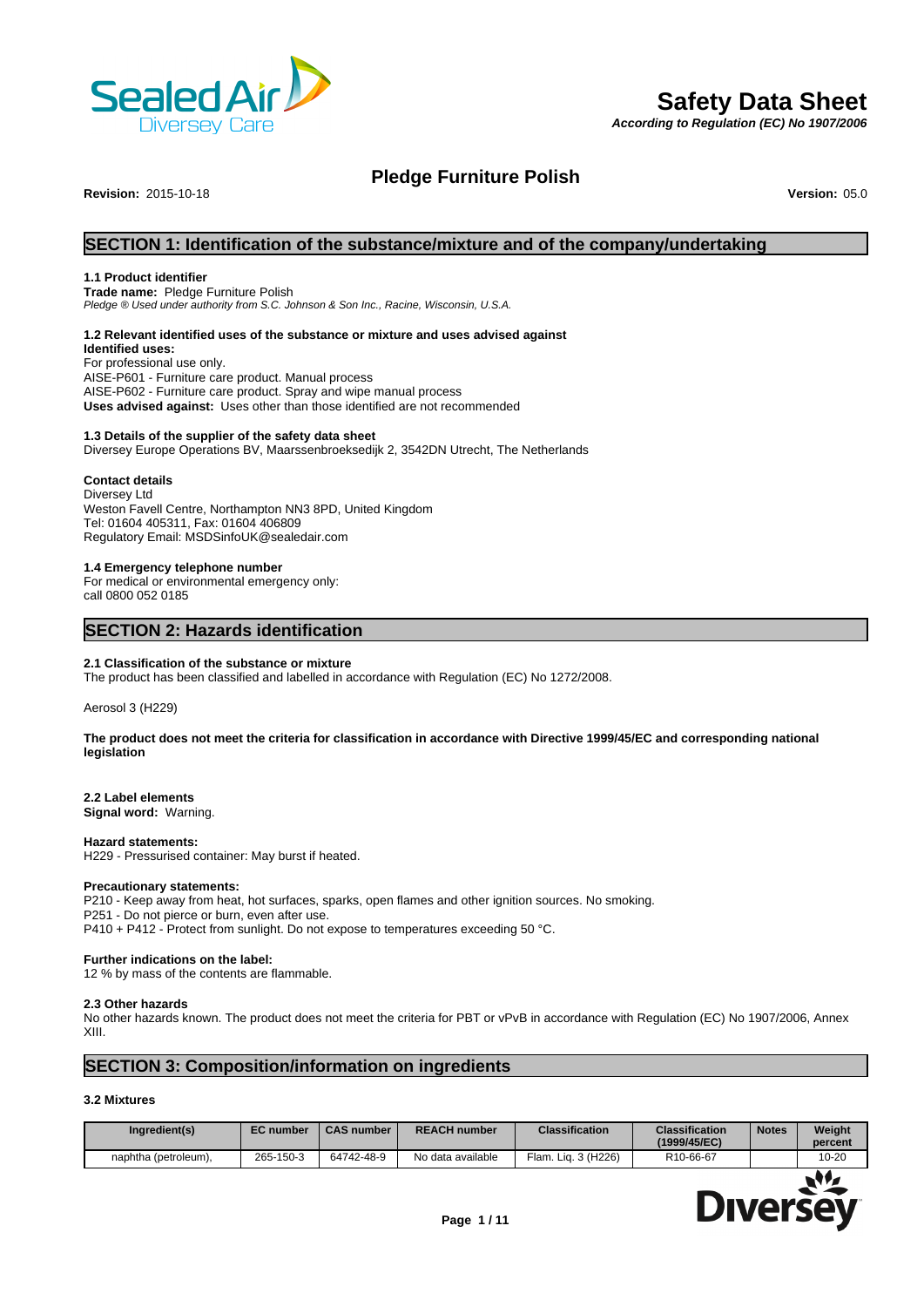| hydrotreated heavy |           |               |                   | Asp. Tox. 1 (H304)<br>STOT SE 3 (H336)<br>EUH066                                                                                                                     | Xn:R65                                                      |              |
|--------------------|-----------|---------------|-------------------|----------------------------------------------------------------------------------------------------------------------------------------------------------------------|-------------------------------------------------------------|--------------|
| methanol           | 200-659-6 | 67-56-1       | No data available | Flam. Lig. 2 (H225)<br>Acute Tox. 3 (H311)<br>Acute Tox. 3 (H331)<br>STOT SE 1 (H370)                                                                                | F:R11<br>Acute Tox. 3 (H301)   T; R23/24/25-39/23/24/2<br>5 | $0.1 - 1$    |
| bronopol (INN)     | 200-143-0 | $52 - 51 - 7$ | No data available | Acute Tox. 4 (H302)<br>Acute Tox. 4 (H312)<br>STOT SE 3 (H335)<br>Skin Irrit. 2 (H315)<br>Eye Dam. 1 (H318)<br>Aquatic Acute 1 (H400)<br>Aquatic Chronic 2<br>(H411) | Xn:R21/22<br>Xi:R37/38-41<br>N:R50                          | $0.01 - 0.1$ |

\* Polymer.

Workplace exposure limit(s), if available, are listed in subsection 8.1.

[1] Exempted: ionic mixture. See Regulation (EC) No 1907/2006, Annex V, paragraph 3 and 4. This salt is potentially present, based on calculation, and included for classification and labelling purposes only. Each starting material of the ionic mixture is registered, as required.

[2] Exempted: included in Annex IV of Regulation (EC) No 1907/2006.

[3] Exempted: Annex V of Regulation (EC) No 1907/2006.

[4] Exempted: polymer. See Article 2(9) of Regulation (EC) No 1907/2006.

For the full text of the R, H and EUH phrases mentioned in this Section, see Section 16.

# **SECTION 4: First aid measures**

| 4.1 Description of first aid measures                                                                           |                                                                                                                         |
|-----------------------------------------------------------------------------------------------------------------|-------------------------------------------------------------------------------------------------------------------------|
| Inhalation:                                                                                                     | Get medical attention or advice if you feel unwell.                                                                     |
| <b>Skin contact:</b>                                                                                            | Wash skin with plenty of lukewarm, gently flowing water. If skin irritation occurs: Get medical advice<br>or attention. |
| Eye contact:                                                                                                    | Rinse cautiously with water for several minutes. If irritation occurs and persists, get medical<br>attention.           |
| Ingestion:                                                                                                      | Rinse mouth. Immediately drink 1 glass of water. Get medical attention or advice if you feel unwell.                    |
| Self-protection of first aider:                                                                                 | Consider personal protective equipment as indicated in subsection 8.2.                                                  |
| 4.2 Most important symptoms and effects, both acute and delayed                                                 |                                                                                                                         |
| that the set of the contract of the contract of the contract of the contract of the contract of the contract of | . Ma los secos affa sta ao secondarso da manuscal era s                                                                 |

| Inhalation:          | No known effects or symptoms in normal use. |
|----------------------|---------------------------------------------|
| <b>Skin contact:</b> | No known effects or symptoms in normal use. |
| Eye contact:         | No known effects or symptoms in normal use. |
| Ingestion:           | No known effects or symptoms in normal use. |

**4.3 Indication of any immediate medical attention and special treatment needed**

No information available on clinical testing and medical monitoring. Specific toxicological information on substances, if available, can be found in section 11.

# **SECTION 5: Firefighting measures**

# **5.1 Extinguishing media**

Carbon dioxide. Dry powder. Water spray jet. Fight larger fires with water spray jet or alcohol-resistant foam.

# **5.2 Special hazards arising from the substance or mixture**

Cool endangered packaging with water spray jet.

# **5.3 Advice for firefighters**

As in any fire, wear self contained breathing apparatus and suitable protective clothing including gloves and eye/face protection.

# **SECTION 6: Accidental release measures**

#### **6.1 Personal precautions, protective equipment and emergency procedures**

No special measures required.

# **6.2 Environmental precautions**

No special environmental precautions required. Dilute with plenty of water.

## **6.3 Methods and material for containment and cleaning up**

Absorb with liquid-binding material (sand, diatomite, universal binders, sawdust). Absorb liquid components with liquid-binding material.

#### **6.4 Reference to other sections**

For personal protective equipment see subsection 8.2. For disposal considerations see section 13.

# **SECTION 7: Handling and storage**

# **7.1 Precautions for safe handling**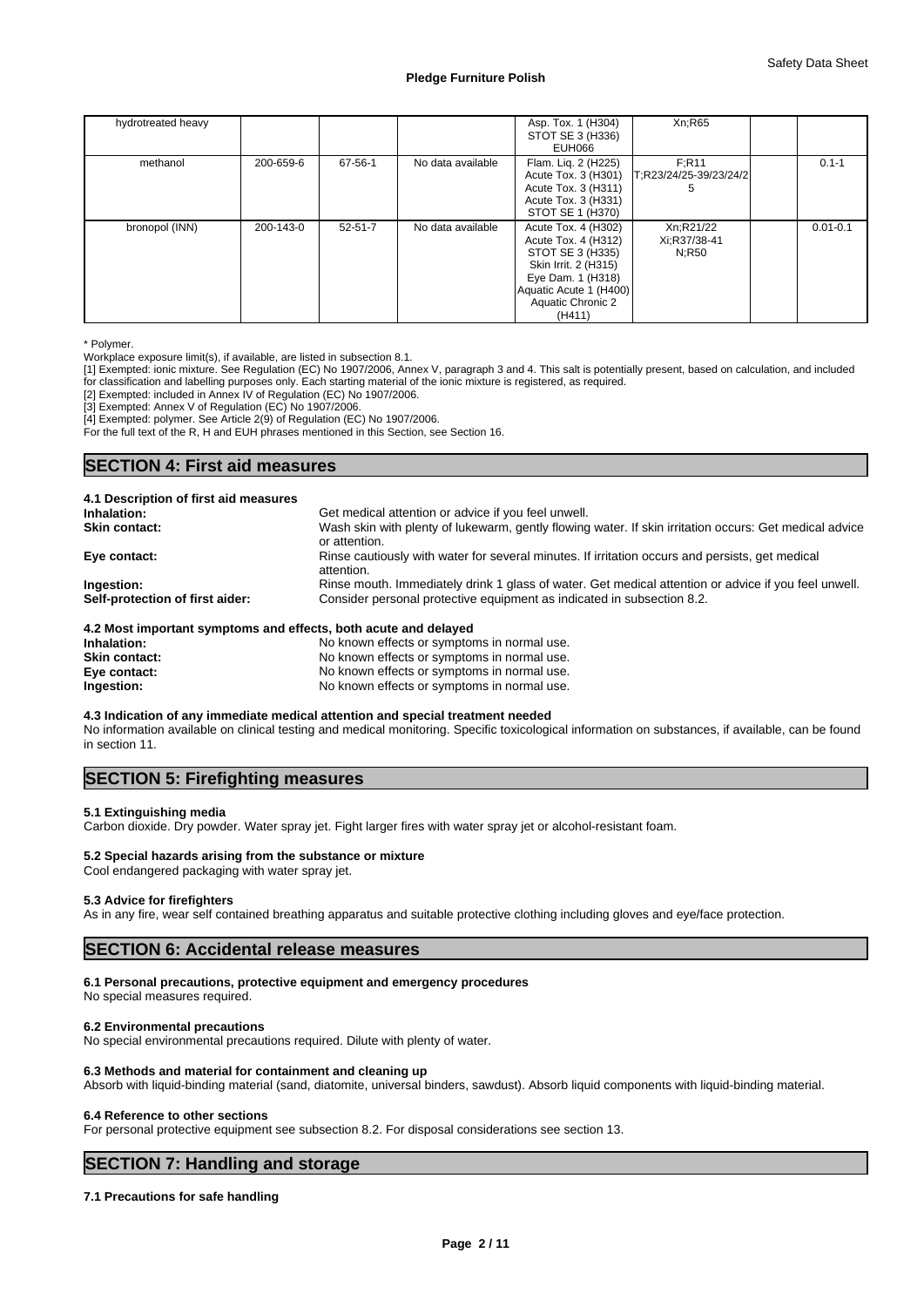# **Measures to prevent fire and explosions:**

Keep away from heat. BEWARE: Aerosol is pressurized. Keep away from direct sun exposure and temperatures over 50° C. Do not open by force or throw into fire even after use. Do not spray on flames or red-hot objects.

#### **Measures required to protect the environment:**

For environmental exposure controls see subsection 8.2.

#### **Advices on general occupational hygiene:**

Handle in accordance with good industrial hygiene and safety practice. Keep away from food, drink and animal feeding stuffs. Handle and open container with care. Do not mix with other products unless adviced by Sealed Air. Wash hands before breaks and at the end of workday. Wash face, hands and any exposed skin thoroughly after handling. Take off immediately all contaminated clothing. Use personal protective equipment as required. Use only with adequate ventilation.

# **7.2 Conditions for safe storage, including any incompatibilities**

Store in accordance with local and national regulations. Keep only in original container. Store in a closed container. For conditions to avoid see subsection 10.4. For incompatible materials see subsection 10.5.

# **7.3 Specific end use(s)**

No specific advice for end use available.

# **SECTION 8: Exposure controls/personal protection**

# **8.1 Control parameters Workplace exposure limits**

Air limit values, if available:

| Ingredient(s) | UK - Long term<br>value(s)         | UK - Short term<br>value(s) |  |
|---------------|------------------------------------|-----------------------------|--|
| methanol      | 200 ppm<br>$266$ mg/m <sup>3</sup> | 250 ppm<br>333 mg/m $3$     |  |
|               |                                    |                             |  |

Biological limit values, if available:

Recommended monitoring procedures, if available:

Additional exposure limits under the conditions of use, if available:

# **DNEL/DMEL and PNEC values**

# **Human exposure**

DNEL oral exposure - Consumer (mg/kg bw)

| Ingredient(s)                           | <b>Short term - Local</b><br>effects | Short term - Systemic<br>effects | Long term - Local<br>effects | Long term - Systemic  <br>effects |
|-----------------------------------------|--------------------------------------|----------------------------------|------------------------------|-----------------------------------|
| naphtha (petroleum), hydrotreated heavy | No data available                    | No data available                | No data available            | No data available                 |
| methanol                                |                                      |                                  |                              |                                   |
| bronopol (INN)                          |                                      |                                  |                              |                                   |

DNEL dermal exposure - Worker

| Ingredient(s)                           | <b>Short term - Local</b><br>effects | <b>Short term - Systemic</b><br>effects (mg/kg bw) | Long term - Local<br>effects | Long term - Systemic  <br>effects (mg/kg bw) |  |
|-----------------------------------------|--------------------------------------|----------------------------------------------------|------------------------------|----------------------------------------------|--|
| naphtha (petroleum), hydrotreated heavy | No data available                    | No data available                                  | No data available            | No data available                            |  |
| methanol                                | No data available                    | 40                                                 | No data available            | 40                                           |  |
| bronopol (INN)                          |                                      |                                                    |                              |                                              |  |

DNEL dermal exposure - Consumer

| Ingredient(s)                           | <b>Short term - Local</b> | Short term - Systemic | Long term - Local | Long term - Systemic |
|-----------------------------------------|---------------------------|-----------------------|-------------------|----------------------|
|                                         | effects                   | effects (mg/kg bw)    | effects           | effects (mg/kg bw)   |
| naphtha (petroleum), hydrotreated heavy | No data available         | No data available     | No data available | No data available    |
| methanol                                | No data available         |                       | No data available |                      |
| bronopol (INN)                          | No data available         |                       | No data available |                      |

DNEL inhalatory exposure - Worker (mg/m<sup>3</sup>  $)$ 

| Ingredient(s)                           | Short term - Local<br>effects | <b>Short term - Systemic</b><br>effects | Long term - Local<br>effects | Long term - Systemic  <br>effects |
|-----------------------------------------|-------------------------------|-----------------------------------------|------------------------------|-----------------------------------|
| naphtha (petroleum), hydrotreated heavy | No data available             | No data available                       | No data available            | No data available                 |
| methanol                                | 260                           | 260                                     | 260                          | 260                               |
| bronopol (INN)                          |                               |                                         |                              |                                   |

DNEL inhalatory exposure - Consumer (mg/m<sup>3</sup>  $)$ 

| Ingredient(s)                           | <b>Short term - Local</b><br>effects | Short term - Systemic<br>effects | Long term - Local<br>effects | Long term - Systemic  <br>effects |
|-----------------------------------------|--------------------------------------|----------------------------------|------------------------------|-----------------------------------|
| naphtha (petroleum), hydrotreated heavy | No data available                    | No data available                | No data available            | No data available                 |
| methanol                                | 50                                   | 50                               |                              | 50                                |
| bronopol (INN)                          |                                      |                                  |                              |                                   |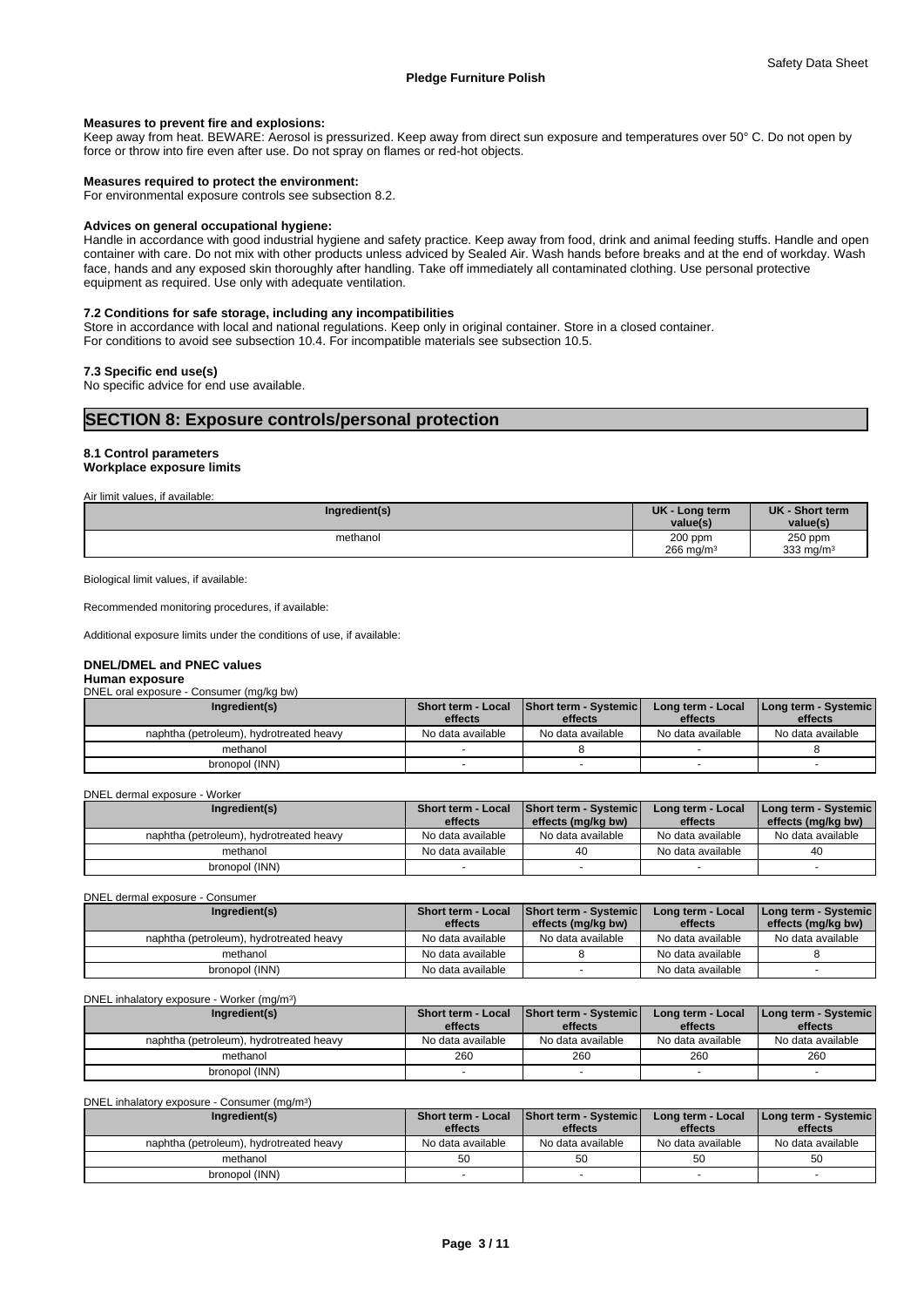# **Environmental exposure** Environmental exposure - PNEC

| Ingredient(s)                           | (mg/l)            | Surface water, fresh Surface water, marine<br>(mg/l) | Intermittent (mg/l) | Sewage treatment<br>plant (mg/l) |
|-----------------------------------------|-------------------|------------------------------------------------------|---------------------|----------------------------------|
| naphtha (petroleum), hydrotreated heavy | No data available | No data available                                    | No data available   | No data available                |
| methanol                                | 154               | 15.4                                                 | 1540                | 100                              |
| bronopol (INN)                          | 0.01              | 0.0008                                               | 0.0025              | 0.43                             |

Environmental exposure - PNEC, continued

| Ingredient(s)                           | l Sediment. freshwater l<br>(mg/kg) | Sediment, marine<br>(mg/kg) | Soil (mg/kg)      | Air (mg/m <sup>3</sup> ) |
|-----------------------------------------|-------------------------------------|-----------------------------|-------------------|--------------------------|
| naphtha (petroleum), hydrotreated heavy | No data available                   | No data available           | No data available | No data available        |
| methanol                                | 570.4                               |                             | 23.5              |                          |
| bronopol (INN)                          | 0.041                               | 0.00328                     | 0.5               |                          |

#### **8.2 Exposure controls**

*The following information applies for the uses indicated in subsection 1.2 of the Safety Data Sheet. If available, please refer to the product information sheet for application and handling instructions. Normal use conditions are assumed for this section.*

*Recommended safety measures for handling the undiluted product:*

| Appropriate engineering controls:<br>Appropriate organisational controls: | Use only in well ventilated areas.<br>Avoid direct contact and/or splashes where possible. Train personnel.                                       |
|---------------------------------------------------------------------------|---------------------------------------------------------------------------------------------------------------------------------------------------|
| Personal protective equipment                                             |                                                                                                                                                   |
| Eye / face protection:                                                    | Safety glasses are not normally required. However, their use is recommended in those cases<br>where splashes may occur when handling the product. |
| Hand protection:                                                          | Rinse and dry hands after use. For prolonged contact protection for the skin may be necessary.                                                    |
| <b>Body protection:</b>                                                   | No special requirements under normal use conditions.                                                                                              |
| <b>Respiratory protection:</b>                                            | Respiratory protection is not normally required. However, inhalation of vapour, spray, gas or<br>aerosols should be avoided.                      |
| <b>Environmental exposure controls:</b>                                   | No special requirements under normal use conditions.                                                                                              |

# **SECTION 9: Physical and chemical properties**

# **9.1 Information on basic physical and chemical properties Information in this section refers to the product, unless it is specifically stated that substance data is listed**

**Method / remark**

**Physical State:** Liquid Aerosol **Colour:** Milky, White **Odour:** Slightly perfumed **Odour threshold:** Not applicable **pH: Initial boiling point and boiling range (°C):** Not applicable as product is an aerosol **Melting point/freezing point (°C):** Not determined

Substance data, boiling point

| Ingredient(s)                           | Value<br>$(^{\circ}C)$ | <b>Method</b> | Atmospheric pressure<br>(hPa) |  |
|-----------------------------------------|------------------------|---------------|-------------------------------|--|
| naphtha (petroleum), hydrotreated heavy | No data available      |               |                               |  |
| methanol                                | No data available      |               |                               |  |
| bronopol (INN)                          | No data available      |               |                               |  |

**Method / remark**

**Upper/lower flammability limit (%):** Not determined **Flash point (°C):** Not applicable as product is an aerosol **Sustained combustion:** Not applicable. **Evaporation rate:** Not determined **Flammability (solid, gas):** Not flammable

Substance data, flammability or explosive limits, if available:

# **Method / remark**

# **Vapour pressure:** Not determined

Substance data, vapour pressure

| Ingredient(s)                           | Value<br>(Pa)     | <b>Method</b> | <b>Femperature</b><br>$10^{\circ}$ |
|-----------------------------------------|-------------------|---------------|------------------------------------|
| naphtha (petroleum), hydrotreated heavy | No data available |               |                                    |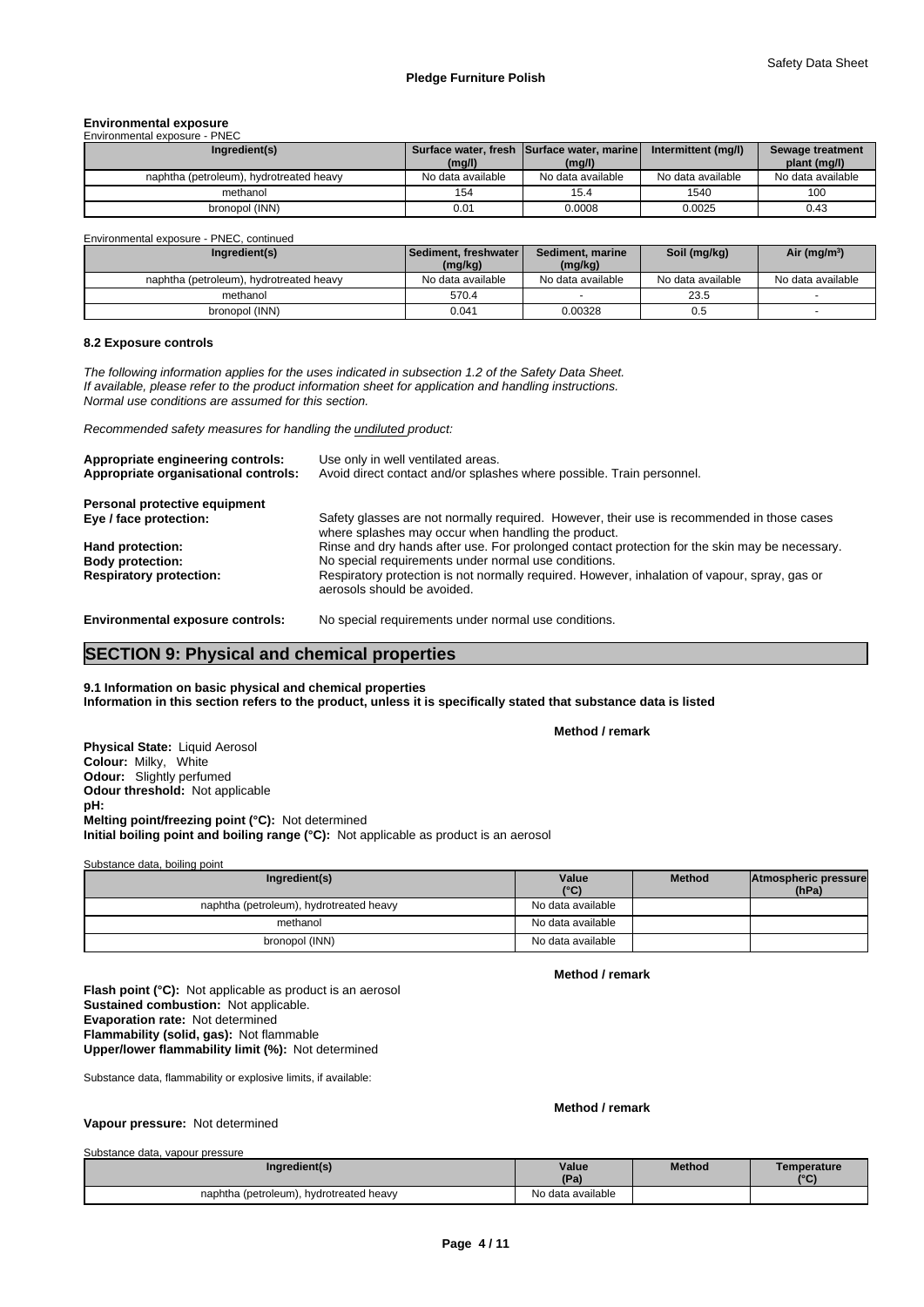| methanol<br>.     | . .<br>NIC<br>available<br>'≀ala<br>чv. |                      |          |
|-------------------|-----------------------------------------|----------------------|----------|
| (INN)<br>bronopol | 0.005                                   | $\sim$<br>- U L<br>. | oc<br>zu |

**Method / remark**

# **Solubility in / Miscibility with Water:** Fully miscible **Vapour density:** Not determined **Relative density:** Not determined

Substance data, solubility in water

| Ingredient(s)                           | Value<br>(g/l)    | <b>Method</b>    | <b>Temperature</b><br>(°C) |
|-----------------------------------------|-------------------|------------------|----------------------------|
| naphtha (petroleum), hydrotreated heavy | No data available |                  |                            |
| methanol                                | No data available |                  |                            |
| bronopol (INN)                          | 280               | Method not given | 23                         |

Substance data, partition coefficient n-octanol/water (log Kow): see subsection 12.3

# **Decomposition temperature:** Not applicable. **Autoignition temperature:** Not determined **Viscosity:** Not determined **Explosive properties:** Not explosive. **Oxidising properties:** Not oxidising

## **9.2 Other information Corrosion to metals:** Not corrosive **Surface tension (N/m):** Not determined

Substance data, dissociation constant, if available:

| Ingredient(s)  | Value      | <b>Method</b>    | Temperature<br>$10^{\circ}$ |
|----------------|------------|------------------|-----------------------------|
| bronopol (INN) | 9.56 (pKa) | Method not given | _                           |

# **SECTION 10: Stability and reactivity**

## **10.1 Reactivity**

No reactivity hazards known under normal storage and use conditions.

### **10.2 Chemical stability**

Stable under normal storage and use conditions.

#### **10.3 Possibility of hazardous reactions**

No hazardous reactions known under normal storage and use conditions.

## **10.4 Conditions to avoid**

Keep away from heat and direct sunlight. Protect from sunlight.

## **10.5 Incompatible materials**

None known under normal use conditions.

# **10.6 Hazardous decomposition products**

None known under normal storage and use conditions.

# **SECTION 11: Toxicological information**

# **11.1 Information on toxicological effects**

Mixture data:

# **Relevant calculated ATE(s):**

ATE - Oral (mg/kg): >2000

ATE - Dermal (mg/kg): >2000 ATE - Inhalatory, vapours (mg/l): >20

Substance data, where relevant and available, are listed below.

#### **Acute toxicity** Acute oral toxicity

|  | Ingredient(s)                           | Endpoint | Value<br>(mg/kg)     | <b>Species</b> | Method | <b>Exposure</b><br>time (h) |
|--|-----------------------------------------|----------|----------------------|----------------|--------|-----------------------------|
|  | naphtha (petroleum), hydrotreated heavy |          | No data<br>available |                |        |                             |

**Method / remark**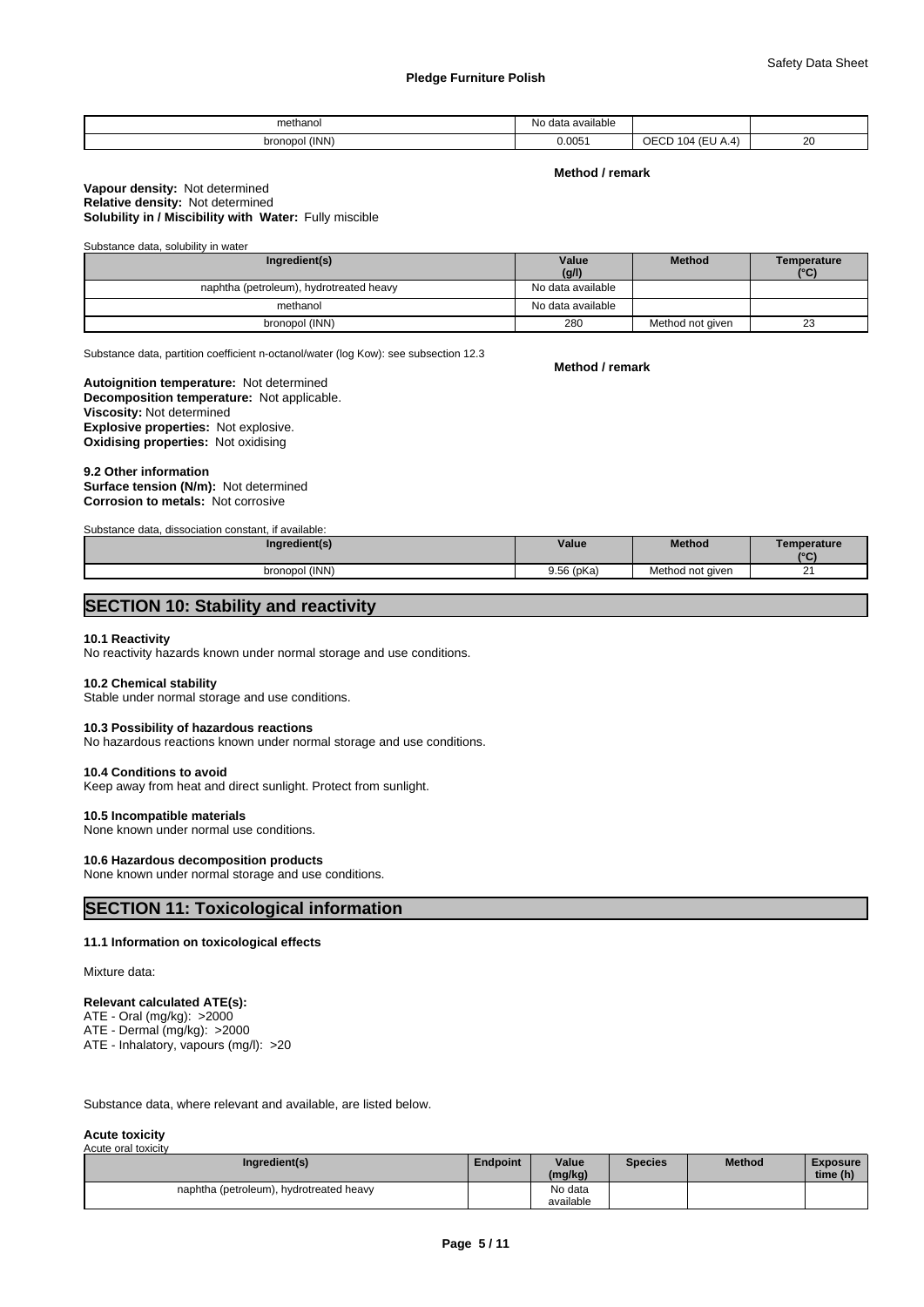| methanoi<br>.     |                     | No data<br>available |     |                             |  |
|-------------------|---------------------|----------------------|-----|-----------------------------|--|
| (INN)<br>bronopol | $\sim$<br>$LD_{50}$ | 305                  | Rat | (EU B.1)<br>' OEC∟<br>401 ر |  |

Acute dermal toxicity

| Ingredient(s)                           | Endpoint  | Value<br>(mg/kg)     | <b>Species</b> | <b>Method</b>     | <b>Exposure</b><br>time (h) |
|-----------------------------------------|-----------|----------------------|----------------|-------------------|-----------------------------|
| naphtha (petroleum), hydrotreated heavy |           | No data<br>available |                |                   |                             |
| methanol                                |           | No data<br>available |                |                   |                             |
| bronopol (INN)                          | $LD_{50}$ | > 2000               | Rat            | OECD 402 (EU B.3) |                             |

Acute inhalative toxicity

| Ingredient(s)                           | Endpoint  | Value<br>(mg/l)      | <b>Species</b> | <b>Method</b>    | <b>Exposure</b><br>time (h) |
|-----------------------------------------|-----------|----------------------|----------------|------------------|-----------------------------|
| naphtha (petroleum), hydrotreated heavy |           | No data<br>available |                |                  |                             |
| methanol                                |           | No data<br>available |                |                  |                             |
| bronopol (INN)                          | $LC_{50}$ | $>= 0.588$ (dust)    | Rat            | Method not given |                             |

# **Irritation and corrosivity** Skin irritation and corrosivity

| Ingredient(s)                           | Result            | <b>Species</b> | <b>Method</b>     | <b>Exposure time</b> |
|-----------------------------------------|-------------------|----------------|-------------------|----------------------|
| naphtha (petroleum), hydrotreated heavy | No data available |                |                   |                      |
| methanol                                | No data available |                |                   |                      |
| bronopol (INN)                          | Irritant          | Rabbit         | OECD 404 (EU B.4) |                      |

# Eye irritation and corrosivity

| Ingredient(s)                           | Result            | <b>Species</b> | <b>Method</b>    | <b>Exposure time</b> |
|-----------------------------------------|-------------------|----------------|------------------|----------------------|
| naphtha (petroleum), hydrotreated heavy | No data available |                |                  |                      |
| methanol                                | No data available |                |                  |                      |
| bronopol (INN)                          | Severe damage     | Rabbit         | Method not given |                      |

#### Respiratory tract irritation and corrosivity

| Ingredient(s)                           | Result            | <b>Species</b> | <b>Method</b> | <b>Exposure time</b> |
|-----------------------------------------|-------------------|----------------|---------------|----------------------|
| naphtha (petroleum), hydrotreated heavy | No data available |                |               |                      |
| methanol                                | No data available |                |               |                      |
| bronopol (INN)                          | No data available |                |               |                      |

# **Sensitisation**

| Sensitisation by skin contact           |                   |                |               |                   |  |  |  |  |
|-----------------------------------------|-------------------|----------------|---------------|-------------------|--|--|--|--|
| Ingredient(s)                           | Result            | <b>Species</b> | <b>Method</b> | Exposure time (h) |  |  |  |  |
| naphtha (petroleum), hydrotreated heavy | No data available |                |               |                   |  |  |  |  |
| methanol                                | No data available |                |               |                   |  |  |  |  |
| bronopol (INN)                          | No data available |                |               |                   |  |  |  |  |

Sensitisation by inhalation

| Ingredient(s)                           | Result            | <b>Species</b> | <b>Method</b> | <b>Exposure time</b> |
|-----------------------------------------|-------------------|----------------|---------------|----------------------|
| naphtha (petroleum), hydrotreated heavy | No data available |                |               |                      |
| methanol                                | No data available |                |               |                      |
| bronopol (INN)                          | No data available |                |               |                      |

## **CMR effects (carcinogenicity, mutagenicity and toxicity for reproduction) Mutagenicity**

| Ingredient(s)                           | Result (in-vitro)                                              | <b>Method</b><br>(in-vitro) | Result (in-vivo)  | <b>Method</b><br>(in-vivo) |
|-----------------------------------------|----------------------------------------------------------------|-----------------------------|-------------------|----------------------------|
| naphtha (petroleum), hydrotreated heavy | No data available                                              |                             | No data available |                            |
| methanol                                | No data available                                              |                             | No data available |                            |
| bronopol (INN)                          | No evidence for mutagenicity, negative<br><b>Itest results</b> | Method not<br>qıven         | No data available |                            |

# **Carcinogenicity**

| Ingredient(s)                           | <b>Effect</b>     |
|-----------------------------------------|-------------------|
| naphtha (petroleum), hydrotreated heavy | No data available |
| methanol                                | No data available |
| bronopol (INN)                          | No data available |

# Toxicity for reproduction

| Ingredient(s)        | indpoint <sup>:</sup> | <b>Specific effect</b> | Value<br>$(mg/kg$ bw/d) | <b>Species</b> | <b>Method</b> | <b>Exposure</b><br>time | Remarks and other effects<br>reported |
|----------------------|-----------------------|------------------------|-------------------------|----------------|---------------|-------------------------|---------------------------------------|
| naphtha (petroleum), |                       |                        | No data                 |                |               |                         |                                       |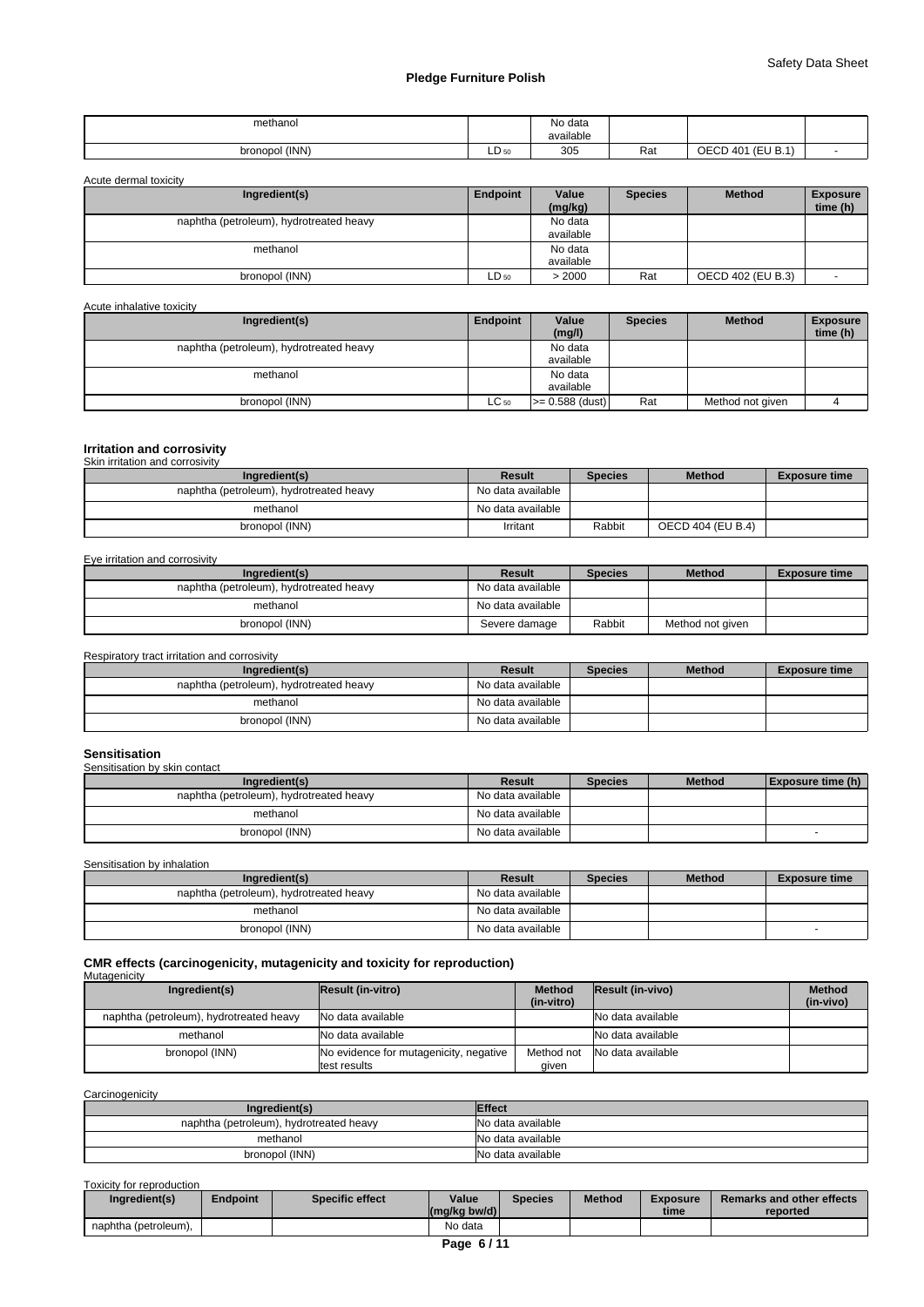| hydrotreated heavy | available            |  |  |
|--------------------|----------------------|--|--|
| methanol           | No data<br>available |  |  |
| bronopol (INN)     | No data<br>available |  |  |

| <b>Repeated dose toxicity</b>           |          |              |                |               |             |                                                 |  |
|-----------------------------------------|----------|--------------|----------------|---------------|-------------|-------------------------------------------------|--|
| Sub-acute or sub-chronic oral toxicity  |          |              |                |               |             |                                                 |  |
| Ingredient(s)                           | Endpoint | Value        | <b>Species</b> | <b>Method</b> |             | <b>Exposure   Specific effects and organs  </b> |  |
|                                         |          | (mg/kg bw/d) |                |               | time (days) | affected                                        |  |
| naphtha (petroleum), hydrotreated heavy |          | No data      |                |               |             |                                                 |  |
|                                         |          | available    |                |               |             |                                                 |  |
| methanol                                |          | No data      |                |               |             |                                                 |  |
|                                         |          | available    |                |               |             |                                                 |  |
| bronopol (INN)                          |          | No data      |                |               |             |                                                 |  |
|                                         |          | available    |                |               |             |                                                 |  |

| Sub-chronic dermal toxicity             |          |                       |                |               |                          |                                                             |
|-----------------------------------------|----------|-----------------------|----------------|---------------|--------------------------|-------------------------------------------------------------|
| Ingredient(s)                           | Endpoint | Value<br>(mg/kg bw/d) | <b>Species</b> | <b>Method</b> | $ time$ (days) $ $       | <b>Exposure   Specific effects and organs  </b><br>affected |
| naphtha (petroleum), hydrotreated heavy |          | No data<br>available  |                |               |                          |                                                             |
| methanol                                |          | No data<br>available  |                |               |                          |                                                             |
| bronopol (INN)                          |          | No data<br>available  |                |               | $\overline{\phantom{a}}$ |                                                             |

#### Sub-chronic inhalation toxicity

| Ingredient(s)                           | Endpoint | Value        | <b>Species</b> | <b>Method</b> |             | <b>Exposure   Specific effects and organs  </b> |
|-----------------------------------------|----------|--------------|----------------|---------------|-------------|-------------------------------------------------|
|                                         |          | (mg/kg bw/d) |                |               | time (days) | affected                                        |
| naphtha (petroleum), hydrotreated heavy |          | No data      |                |               |             |                                                 |
|                                         |          | available    |                |               |             |                                                 |
| methanol                                |          | No data      |                |               |             |                                                 |
|                                         |          | available    |                |               |             |                                                 |
| bronopol (INN)                          |          | No data      |                |               | -           |                                                 |
|                                         |          | available    |                |               |             |                                                 |

#### Chronic toxicity

| Ingredient(s)        | <b>Exposure</b><br>route | <b>Endpoint</b> | Value<br>$\frac{1}{2}$ (mg/kg bw/d) | <b>Species</b> | <b>Method</b> | <b>Exposure</b><br>time | Specific effects and<br>organs affected | <b>Remark</b> |
|----------------------|--------------------------|-----------------|-------------------------------------|----------------|---------------|-------------------------|-----------------------------------------|---------------|
| naphtha (petroleum), |                          |                 | No data                             |                |               |                         |                                         |               |
| hydrotreated heavy   |                          |                 | available                           |                |               |                         |                                         |               |
| methanol             |                          |                 | No data                             |                |               |                         |                                         |               |
|                      |                          |                 | available                           |                |               |                         |                                         |               |
| bronopol (INN)       |                          |                 | No data                             |                |               |                         |                                         |               |
|                      |                          |                 | available                           |                |               |                         |                                         |               |

# STOT-single exposure

| Ingredient(s)                           | Affected organ(s) |
|-----------------------------------------|-------------------|
| naphtha (petroleum), hydrotreated heavy | No data available |
| methanol                                | No data available |
| bronopol (INN)                          | No data available |

# STOT-repeated exposure

| Ingredient(s)                           | Affected organ(s) |
|-----------------------------------------|-------------------|
| naphtha (petroleum), hydrotreated heavy | No data available |
| methanol                                | No data available |
| bronopol (INN)                          | No data available |

#### **Aspiration hazard**

Substances with an aspiration hazard (H304), if any, are listed in section 3. If relevant, see section 9 for dynamic viscosity and relative density of the product.

# **Potential adverse health effects and symptoms**

Effects and symptoms related to the product, if any, are listed in subsection 4.2.

| <b>SECTION 12: Ecological information</b> |  |
|-------------------------------------------|--|
|                                           |  |

# **12.1 Toxicity**

No data is available on the mixture.

Substance data, where relevant and available, are listed below

# **Aquatic short-term toxicity** Aquatic short-term toxicity - fish

| . .<br><b>diocint</b><br>Value<br>Method<br><b>ACIIP</b><br>Inare<br>shecies<br>∠nor<br>,,,,,,,, | AQUATIC<br>: snort-term toxicity<br>- fisn |  |  |  |
|--------------------------------------------------------------------------------------------------|--------------------------------------------|--|--|--|
|                                                                                                  |                                            |  |  |  |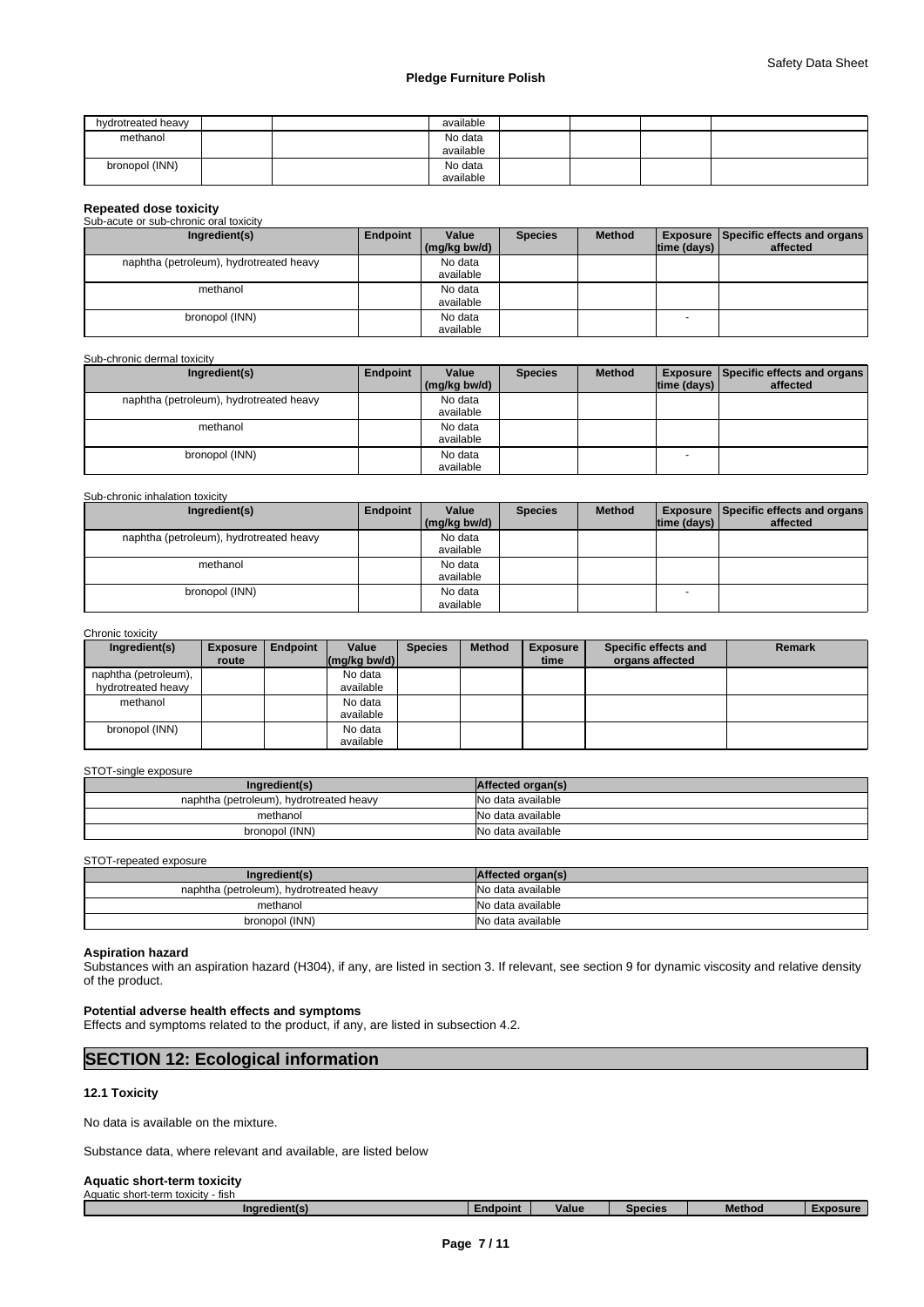|                                         |           | (mg/l)               |                        |                  | time (h) |
|-----------------------------------------|-----------|----------------------|------------------------|------------------|----------|
| naphtha (petroleum), hydrotreated heavy |           | No data<br>available |                        |                  |          |
| methanol                                |           | No data<br>available |                        |                  |          |
| bronopol (INN)                          | $LC_{50}$ | 41.2                 | Oncorhynchus<br>mvkiss | Method not given | 96       |

Aquatic short-term toxicity - crustacea

| Ingredient(s)                           | Endpoint | Value<br>(mg/l)      | <b>Species</b> | <b>Method</b>    | <b>Exposure</b><br>time (h) |  |
|-----------------------------------------|----------|----------------------|----------------|------------------|-----------------------------|--|
| naphtha (petroleum), hydrotreated heavy |          | No data<br>available |                |                  |                             |  |
| methanol                                |          | No data<br>available |                |                  |                             |  |
| bronopol (INN)                          | EC 50    | 1.4                  | Not specified  | Method not given | 48                          |  |

| Aquatic short-term toxicity - algae     |          |                      |                |                  |                             |
|-----------------------------------------|----------|----------------------|----------------|------------------|-----------------------------|
| Ingredient(s)                           | Endpoint | Value<br>(mg/l)      | <b>Species</b> | <b>Method</b>    | <b>Exposure</b><br>time (h) |
| naphtha (petroleum), hydrotreated heavy |          | No data<br>available |                |                  |                             |
| methanol                                |          | No data<br>available |                |                  |                             |
| bronopol (INN)                          | EC 50    | $0.4 - 2.8$          | Not specified  | Method not given | 72                          |

Aquatic short-term toxicity - marine species

| Ingredient(s)                           | Endpoint | Value<br>(mg/l) | <b>Species</b> | <b>Method</b> | <b>Exposure</b><br>time (days) |
|-----------------------------------------|----------|-----------------|----------------|---------------|--------------------------------|
| naphtha (petroleum), hydrotreated heavy |          | No data         |                |               |                                |
|                                         |          | available       |                |               |                                |
| methanol                                |          | No data         |                |               |                                |
|                                         |          | available       |                |               |                                |
| bronopol (INN)                          |          | No data         |                |               |                                |
|                                         |          | available       |                |               |                                |

| Impact on sewage plants - toxicity to bacteria |           |                      |                     |                     |                         |
|------------------------------------------------|-----------|----------------------|---------------------|---------------------|-------------------------|
| Ingredient(s)                                  | Endpoint  | Value<br>(mg/l)      | <b>Inoculum</b>     | <b>Method</b>       | <b>Exposure</b><br>time |
| naphtha (petroleum), hydrotreated heavy        |           | No data<br>available |                     |                     |                         |
| methanol                                       |           | No data<br>available |                     |                     |                         |
| bronopol (INN)                                 | $EC_{20}$ |                      | Activated<br>sludge | OECD <sub>209</sub> | 150<br>minute(s)        |

# **Aquatic long-term toxicity** Aquatic long-term toxicity - fish

| Ingredient(s)                           | Endpoint | Value<br>(mg/l)      | <b>Species</b>         | <b>Method</b>   | <b>Exposure</b><br>time | <b>Effects observed</b> |
|-----------------------------------------|----------|----------------------|------------------------|-----------------|-------------------------|-------------------------|
| naphtha (petroleum), hydrotreated heavy |          | No data<br>available |                        |                 |                         |                         |
| methanol                                |          | No data<br>available |                        |                 |                         |                         |
| bronopol (INN)                          | EC 50    | 39.1                 | Oncorhynchus<br>mykiss | <b>OECD 210</b> | 49 hour(s)              |                         |

Aquatic long-term toxicity - crustacea

| Ingredient(s)                           | Endpoint    | Value     | <b>Species</b> | <b>Method</b>    | <b>Exposure</b> | <b>Effects observed</b> |
|-----------------------------------------|-------------|-----------|----------------|------------------|-----------------|-------------------------|
|                                         |             | (mg/l)    |                |                  | time            |                         |
| naphtha (petroleum), hydrotreated heavy |             | No data   |                |                  |                 |                         |
|                                         |             | available |                |                  |                 |                         |
| methanol                                |             | No data   |                |                  |                 |                         |
|                                         |             | available |                |                  |                 |                         |
| bronopol (INN)                          | <b>NOEC</b> | 0.27      | Daphnia        | <b>OECD 211.</b> | $21$ day(s)     |                         |
|                                         |             |           | maqna          | flow-through     |                 |                         |

# Aquatic toxicity to other aquatic benthic organisms, including sediment-dwelling organisms, if available:

| Ingredient(s)                           | Endpoint | Value<br>(mg/kg dw<br>sediment) | <b>Species</b> | <b>Method</b> | <b>Exposure</b><br>$ time$ (days) $ $ | <b>Effects observed</b> |
|-----------------------------------------|----------|---------------------------------|----------------|---------------|---------------------------------------|-------------------------|
| naphtha (petroleum), hydrotreated heavy |          | No data<br>available            |                |               |                                       |                         |
| methanol                                |          | No data<br>available            |                |               |                                       |                         |
| bronopol (INN)                          |          | No data<br>available            |                |               | <b>.</b>                              |                         |

**Terrestrial toxicity** Terrestrial toxicity - soil invertebrates, including earthworms, if available: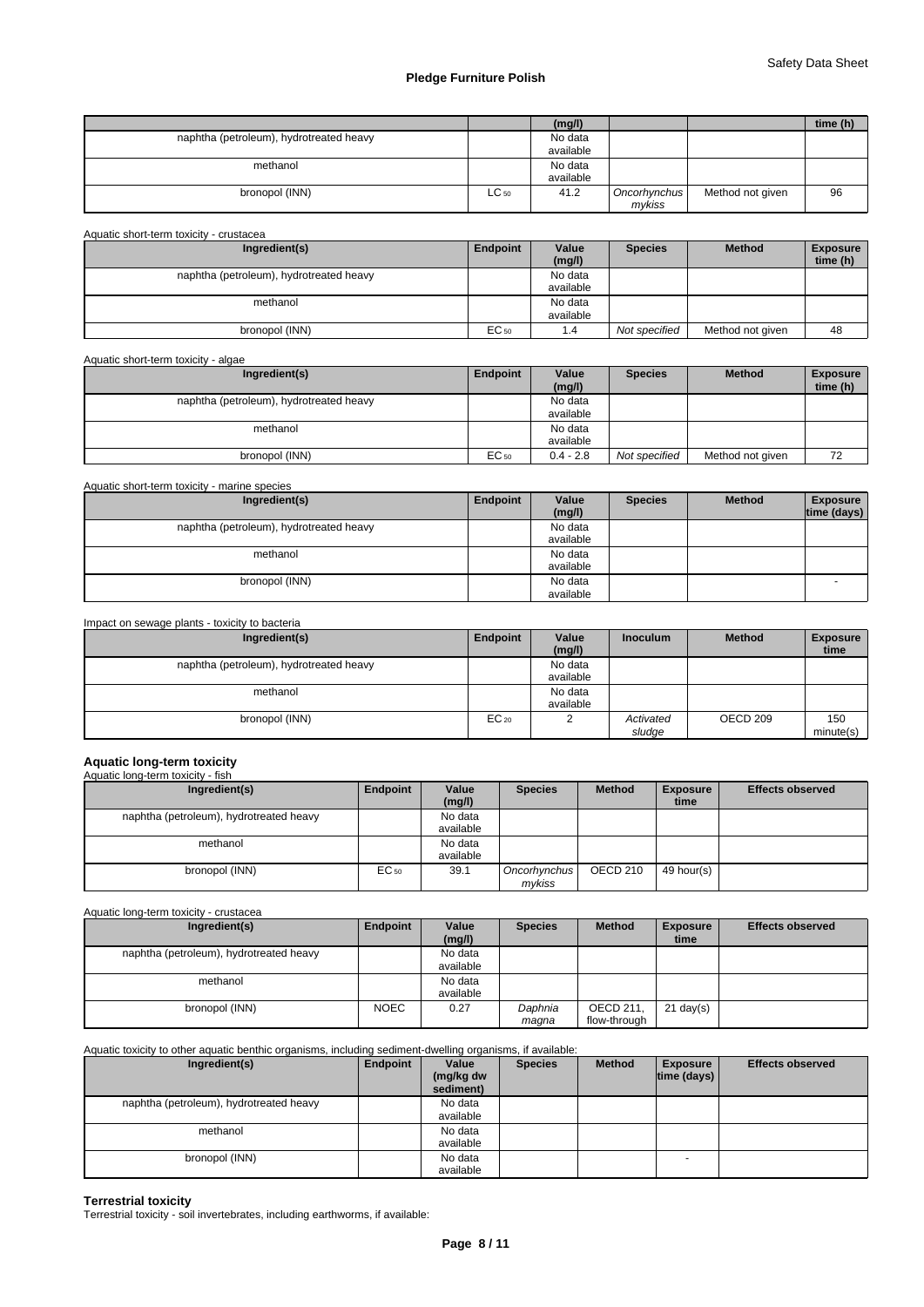| Ingredient(s)  | <b>Endpoint</b> | Value<br>(mg/kg dw<br>soil) | <b>Species</b> | <b>Method</b> | <b>Exposure</b><br>$ time$ (days) $ $ | <b>Effects observed</b> |
|----------------|-----------------|-----------------------------|----------------|---------------|---------------------------------------|-------------------------|
| bronopol (INN) | $LD_{50}$       | 500ء -                      | Eisenia fetida | OECD 207      | 14                                    |                         |

#### Terrestrial toxicity - plants, if available:

| Ingredient(s)  | <b>Endpoint</b> | Value<br>(mg/kg dw<br>soil) | <b>Species</b> | <b>Method</b> | <b>Exposure</b><br> time (days) | <b>Effects observed</b> |
|----------------|-----------------|-----------------------------|----------------|---------------|---------------------------------|-------------------------|
| bronopol (INN) |                 | No data                     |                |               |                                 |                         |
|                |                 | available                   |                |               |                                 |                         |

#### Terrestrial toxicity - birds, if available:

| Ingredient(s)  | Endpoint | Value                | <b>Species</b> | <b>Method</b> | <b>Exposure</b><br>$ time$ (days) $ $ | <b>Effects observed</b> |
|----------------|----------|----------------------|----------------|---------------|---------------------------------------|-------------------------|
| bronopol (INN) |          | No data<br>available |                |               |                                       |                         |

Terrestrial toxicity - beneficial insects, if available:

| Ingredient(s)  | <b>Endpoint</b> | Value<br>(mg/kg dw<br>soil) | <b>Species</b> | <b>Method</b> | <b>Exposure</b><br>$ time$ (days) $ $ | <b>Effects observed</b> |
|----------------|-----------------|-----------------------------|----------------|---------------|---------------------------------------|-------------------------|
| bronopol (INN) |                 | No data<br>available        |                |               | . .                                   |                         |

#### Terrestrial toxicity - soil bacteria, if available:

| Ingredient(s)  | Endpoint | Value<br>(mg/kg dw<br>soil) | <b>Species</b> | <b>Method</b> | <b>Exposure</b><br>$ time$ (days) $ $ | <b>Effects observed</b> |
|----------------|----------|-----------------------------|----------------|---------------|---------------------------------------|-------------------------|
| bronopol (INN) |          | No data                     |                |               | . .                                   |                         |
|                |          | available                   |                |               |                                       |                         |

#### **12.2 Persistence and degradability**

**Abiotic degradation**

Abiotic degradation - photodegradation in air, if available:

Abiotic degradation - hydrolysis, if available:

| Ingredient(s)  | Half-life time in<br>fresh water | Method   | <b>Evaluation</b>    | Remark |
|----------------|----------------------------------|----------|----------------------|--------|
| bronopol (INN) | No data available                | OECD 111 | Rapidly hydrolysible |        |

Abiotic degradation - other processes, if available:

| <b>Biodegradation</b>                       |                 |                      |       |               |                   |
|---------------------------------------------|-----------------|----------------------|-------|---------------|-------------------|
| Ready biodegradability - aerobic conditions |                 |                      |       |               |                   |
| Ingredient(s)                               | <b>Inoculum</b> | Analytical<br>method | DT 50 | <b>Method</b> | <b>Evaluation</b> |
| naphtha (petroleum), hydrotreated heavy     |                 |                      |       |               | No data available |
| methanol                                    |                 |                      |       |               | No data available |
| bronopol (INN)                              |                 |                      |       |               | No data available |

Ready biodegradability - anaerobic and marine conditions, if available:

Degradation in relevant environmental compartments, if available:

The surfactant(s) contained in this preparation complies(comply) with the biodegradability criteria as laid down in Regulation (EC) No. 648/2004 on detergents. Data to support this assertion are held at the disposal of the competent authorities of the Member States and will be made available to them, at their direct request or at the request of a detergent manufacturer.

# **12.3 Bioaccumulative potential**

| Partition coefficient n-octanol/water (log Kow) |                   |                  |                             |               |  |  |  |  |  |  |
|-------------------------------------------------|-------------------|------------------|-----------------------------|---------------|--|--|--|--|--|--|
| Ingredient(s)                                   | Value             | <b>Method</b>    | <b>Evaluation</b>           | <b>Remark</b> |  |  |  |  |  |  |
| naphtha (petroleum), hydrotreated<br>heavy      | No data available |                  |                             |               |  |  |  |  |  |  |
| methanol                                        | No data available |                  |                             |               |  |  |  |  |  |  |
| bronopol (INN)                                  | 0.18              | Method not given | No bioaccumulation expected |               |  |  |  |  |  |  |

# Bioconcentration factor (BCF)

| Ingredient(s)        | Value             | <b>Species</b> | <b>Method</b> | <b>Evaluation</b> | Remark |
|----------------------|-------------------|----------------|---------------|-------------------|--------|
| naphtha (petroleum), | No data available |                |               |                   |        |
| hydrotreated heavy   |                   |                |               |                   |        |
| methanol             | No data available |                |               |                   |        |
| bronopol (INN)       | No data available |                |               |                   |        |

# **12.4 Mobility in soil**

| Adsorption/Desorption to soil or sediment |            |            |               |                           |            |
|-------------------------------------------|------------|------------|---------------|---------------------------|------------|
| Ingredient(s)                             | Adsorption | Desorption | <b>Method</b> | $\cdots$<br>Soil/sediment | Evaluation |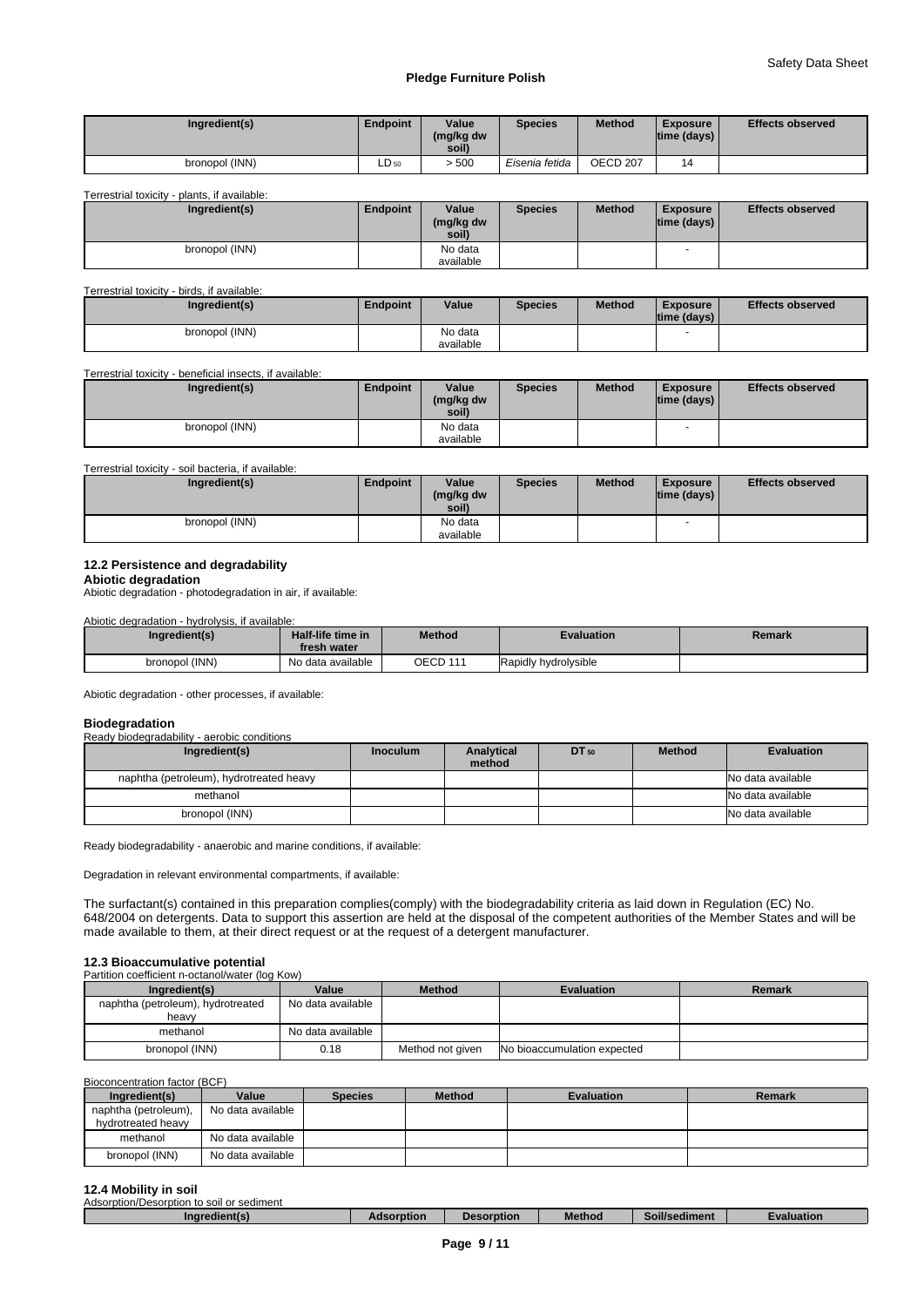|                                         | coefficient<br>Log Koc | coefficient<br>Log Koc(des) | type |  |
|-----------------------------------------|------------------------|-----------------------------|------|--|
| naphtha (petroleum), hydrotreated heavy | I No data available I  |                             |      |  |
| methanol                                | I No data available    |                             |      |  |
| bronopol (INN)                          | No data available      |                             |      |  |

## **12.5 Results of PBT and vPvB assessment**

Substances that fulfill the criteria for PBT/vPvB, if any, are listed in section 3.

## **12.6 Other adverse effects**

No other adverse effects known.

# **SECTION 13: Disposal considerations**

|  | 13.1 Waste treatment methods |  |  |
|--|------------------------------|--|--|
|  |                              |  |  |

**Waste from residues / unused products:**

The concentrated contents or contaminated packaging should be disposed of by a certified handler or according to the site permit. Release of waste to sewers is discouraged. The cleaned packaging material is suitable for energy recovery or recycling in line with local legislation. **European Waste Catalogue:** 16 05 05 - gases in pressure containers other than those mentioned in 16 05 04.

**Empty packaging**

**Recommendation:** Dispose of observing national or local regulations. **Suitable cleaning agents:** Water, if necessary with cleaning agent.

# **SECTION 14: Transport information**



**ADR, RID, ADN, IMO/IMDG, ICAO/IATA** 

- **14.1 UN number:** 1950
- **14.2 UN proper shipping name:** Aerosols
- **14.3 Transport hazard class(es): Class:** 2
	- **Label(s):** 2.2
- **14.4 Packing group:** -
- **14.5 Environmental hazards: Environmentally hazardous:** No **Marine pollutant:** No
- **14.6 Special precautions for user:** None known.
- **14.7 Transport in bulk according to Annex II of MARPOL 73/78 and the IBC Code:** The product is not transported in bulk tankers.

**Other relevant information: ADR Classification code:** 5A **Tunnel restriction code:** E **Hazard identification number:** - **IMO/IMDG EmS:** F-D, S-U

The product has been classified, labelled and packaged in accordance with the requirements of ADR and the provisions of the IMDG Code. Transport regulations include special provisions for certain classes of dangerous goods packed in limited quantities.

# **SECTION 15: Regulatory information**

**15.1 Safety, health and environmental regulations/legislation specific for the substance or mixture**

#### **EU regulations:**

Directive 75/324/EEC on aerosol dispensers

**Authorisations or restrictions (Regulation (EC) No 1907/2006, Title VII respectively Title VIII):** Not applicable.

**Ingredients according to EC Detergents Regulation 648/2004** aliphatic hydrocarbons 5 - 15%